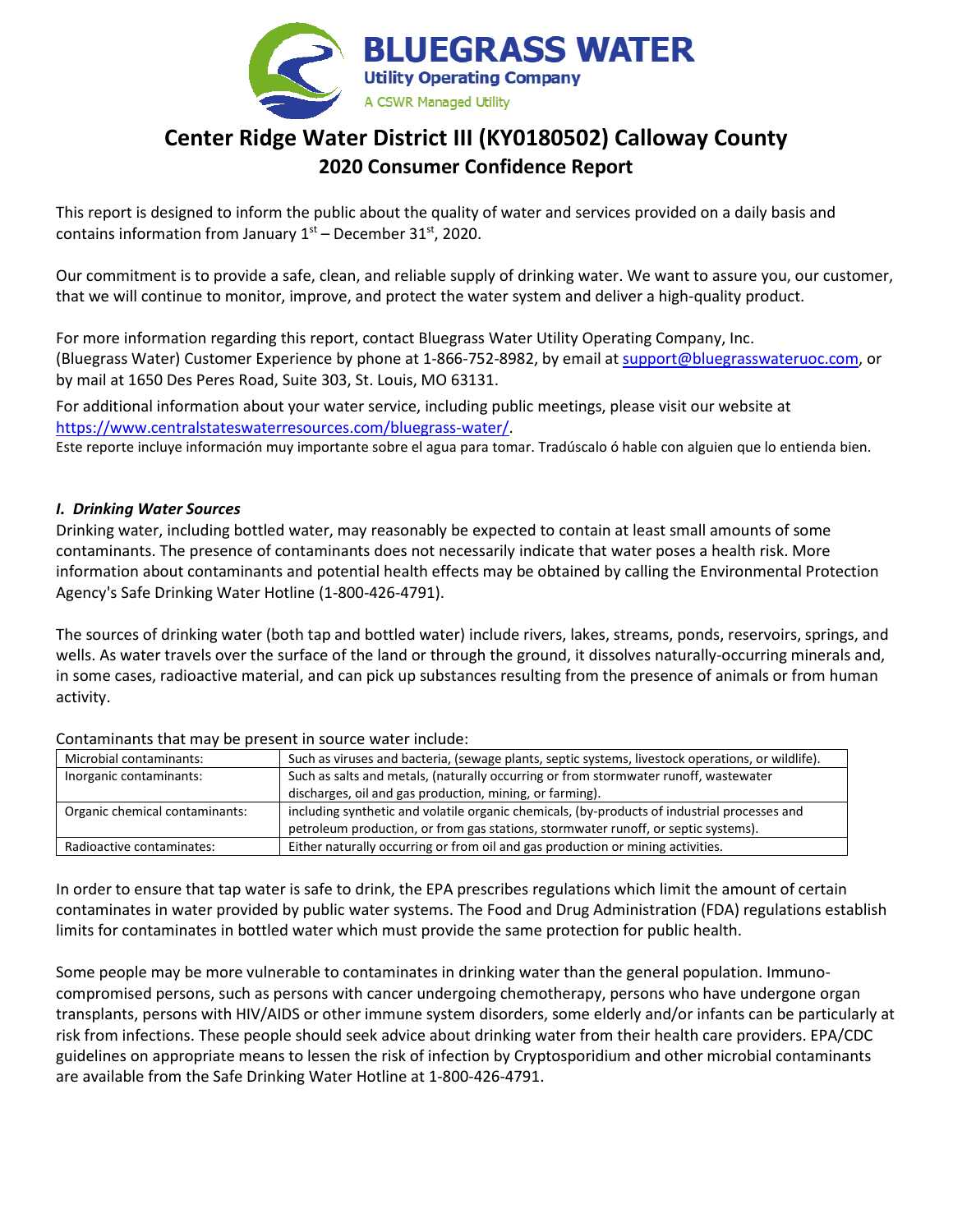# *II. Source Water Information*

Water Source Type: Two (2) groundwater wells-

- Wellhouse Drive, Well #1
- Wellhouse Drive, Well #2

## Source Water Assessment:

Center Ridge Water District #3 is located in eastern Calloway county in the Mississippi Embayment area ofwestern Kentucky. The geology of the area includes formations of the Mississippian, Upper Cretaceous, Pliocene, Pleistocene, and Tertiary Series. There are several faults of unknown depth in the area of CenterRidge Water District #3 which may impact the well by acting as a conduit for groundwater movement.

The Center Ridge Water District #3 withdraws from the Mississippi Embayment (Jackson Purchase) region ofKentucky. According to the Kentucky Division of Water's Guide for Wellhead protection, the hydrologic sensitivity value for the aquifer rates as a two on a scale of one to three (three being the highest).

There are a total of ten potential sources of contamination within the Center Ridge Water District #3's wellhead protection areas. All of these potential sources have been identified as septic systems and areranked as having a medium risk to contamination of the aquifer.

Since all ten of the potential contamination sources have a medium ranking, the aquifer has been determined to have a medium risk ranking. This ranking is influenced by the nature of the aquifer that has a medium sensitivity value, the nature of the potential contamination sources, and historical water quality results.

| Arsenic (As): | While your drinking water meets EPA's standard for arsenic, it does contain low levels of arsenic. EPA's standard<br>balances the current understanding of arsenic's possible health effects against the costs of removing arsenic from<br>drinking water. EPA continues to research the health effects of low levels of arsenic, which is a mineral known to<br>cause cancer in humans at high concentrations and is linked to other health effects such as skin damage and<br>circulatory problems.                                                                                                                                                                                                                                                                                                                                                                                                                      |
|---------------|----------------------------------------------------------------------------------------------------------------------------------------------------------------------------------------------------------------------------------------------------------------------------------------------------------------------------------------------------------------------------------------------------------------------------------------------------------------------------------------------------------------------------------------------------------------------------------------------------------------------------------------------------------------------------------------------------------------------------------------------------------------------------------------------------------------------------------------------------------------------------------------------------------------------------|
| Lead (Pb):    | If present, elevated levels of lead can cause serious health problems, especially for pregnant women and young<br>children. Lead in drinking water is primarily from materials and components associated with service lines and<br>home plumbing. Your local public water system is responsible for providing high quality drinking water, but cannot<br>control the variety of materials used in plumbing components. When your water has been sitting for several hours,<br>you can minimize the potential for lead exposure by flushing your tap for 30 seconds to 2 minutes before using<br>water for drinking or cooking. If you are concerned about lead in your water, you may wish to have your water<br>tested. Information on lead in drinking water, testing methods, and steps you can take to minimize exposure is<br>available from the Safe Drinking Water Hotline or at http://www.epa.gov/safewater/lead. |
| Nitrate (N):  | in drinking water at levels above 10 ppm is a health risk for infants of less than six months of age. High nitrate<br>levels in drinking water can cause blue baby syndrome. Nitrate levels may rise quickly for short periods of time<br>because of rainfall or agricultural activity. If you are caring for an infant you should ask advice from your health<br>care provider.                                                                                                                                                                                                                                                                                                                                                                                                                                                                                                                                           |

#### *III. Health Effects Language*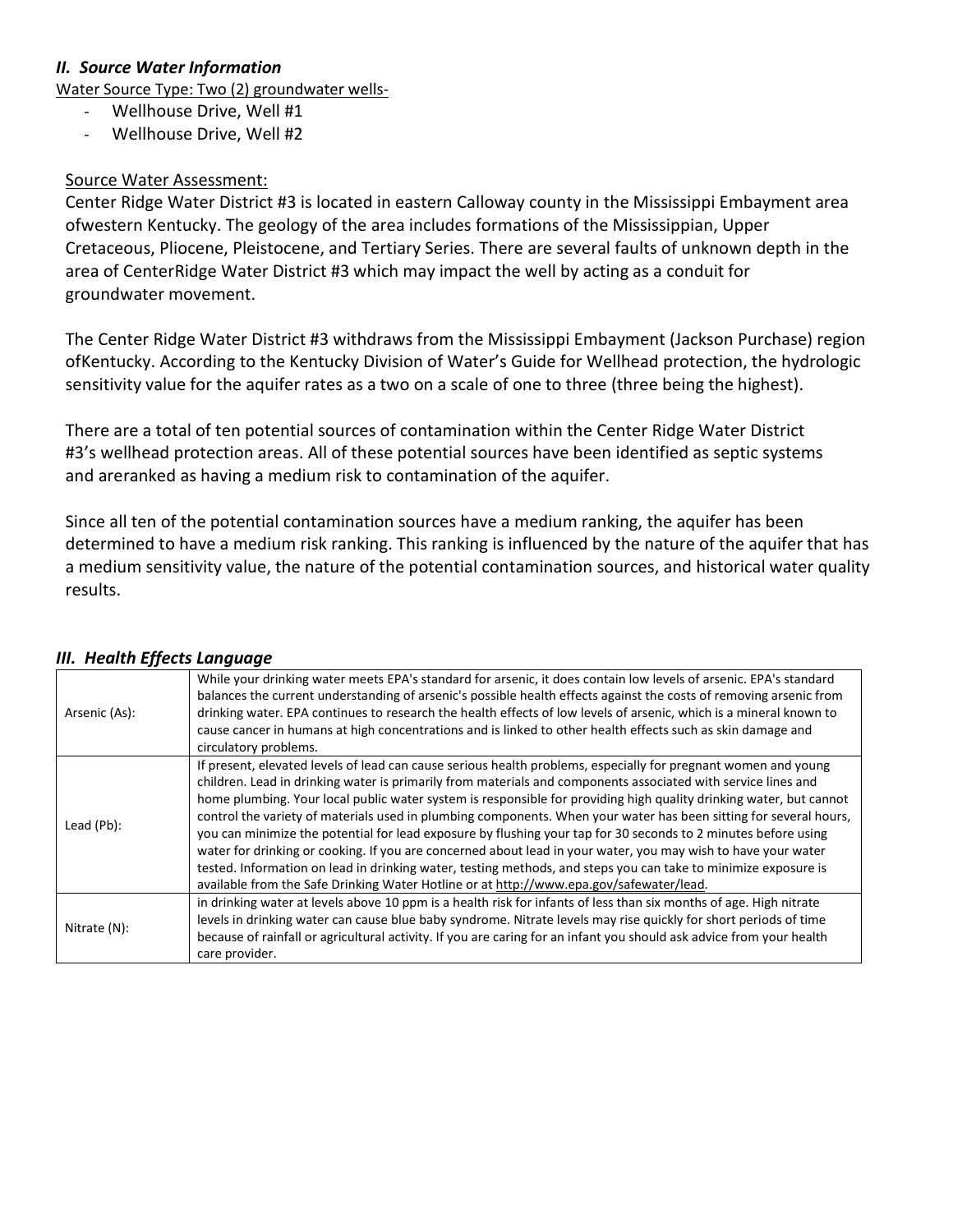## *IV. Definitions and Abbreviations*

| Level 1 Assessment (L1A):       | A Level 1 assessment is a study of the water system to identify potential problems and determine     |  |  |  |  |  |
|---------------------------------|------------------------------------------------------------------------------------------------------|--|--|--|--|--|
|                                 | (if possible) why total coliform bacteria have been found in our water system.                       |  |  |  |  |  |
|                                 | A Level 2 assessment is a very detailed study of the water system to identify potential problems     |  |  |  |  |  |
| Level 2 Assessment (L2A):       | and determine (if possible) why an E. coli MCL violation has occurred and/or why total coliform      |  |  |  |  |  |
|                                 | bacteria have been found in our water system on multiple occasions.                                  |  |  |  |  |  |
| Action Level (AL):              | The concentration of contaminant which, if exceeded, triggers treatment or other requirements        |  |  |  |  |  |
|                                 | which a water system must follow.                                                                    |  |  |  |  |  |
| Below Detection Levels (BDL):   | Laboratory analysis indicates that the contaminant is not present.                                   |  |  |  |  |  |
| Maximum Contaminant Level       | The highest level of a contaminant that is allowed in drinking water. MCLs are set as close to the   |  |  |  |  |  |
| (MCL):                          | MCLGs as feasible using the best available treatment technology.                                     |  |  |  |  |  |
| Maximum Contaminate Level Goal  | The level of a contaminant in drinking water below which there is no known or expected risk to       |  |  |  |  |  |
| (MCLG):                         | health. MCLGs allow for a margin of safety.                                                          |  |  |  |  |  |
| Maximum Residual Disinfectant   | The highest level of a disinfectant allowed in drinking water. There is convincing evidence that the |  |  |  |  |  |
|                                 | addition of a disinfectant is necessary for                                                          |  |  |  |  |  |
| Level (MRDL):                   | control of microbial contaminants.                                                                   |  |  |  |  |  |
| Maximum Residual Disinfectant   | The level of drinking water disinfectant below which there is no known or expected risk to health.   |  |  |  |  |  |
| Level Goal (MRDLG):             | MRDLGs do not reflect the benefits of the use of disinfectants to control microbial contaminants.    |  |  |  |  |  |
| Microgram per Liter (ug/L):     | A measure of the radioactivity in water.                                                             |  |  |  |  |  |
| Million Fibers per Liter (MFL): | A measure of the presence of asbestos fibers that are longer than 10 micrometers.                    |  |  |  |  |  |
| Millirems per year (mrem/yr):   | A measure of radiation absorbed by the body.                                                         |  |  |  |  |  |
| Nephelometric Turbidity Unit    | A measure of the clarity of water. Turbidity has no health effects. However, turbidity can provide a |  |  |  |  |  |
| $(NTU)$ :                       | medium for microbial growth. Turbidity is monitored because it is a good indicator.                  |  |  |  |  |  |
| Not Applicable (N/A):           | Does not apply.                                                                                      |  |  |  |  |  |
| Picocuries per Liter (pCi/L):   | A measure of the radioactivity in water.                                                             |  |  |  |  |  |
| Parts per million (ppm):        | One part per million corresponds to one minute in two years or a single penny in \$10,000.           |  |  |  |  |  |
| Parts per billion (ppb):        | One part per billion corresponds to one minute in 2,000 years, or a single penny in \$10,000,000.    |  |  |  |  |  |
|                                 | One part per trillion corresponds to one minute in 2,000,000 years, or a single penny in             |  |  |  |  |  |
| Parts per trillion (ppt):       | \$10,000,000,000.                                                                                    |  |  |  |  |  |
|                                 | One part per quadrillion corresponds to one minute in 2,000,000,000 years or one penny in            |  |  |  |  |  |
| Parts per quadrillion (ppq):    | \$10,000,000,000,000.                                                                                |  |  |  |  |  |
| Treatment Techniques (TT):      | A required process intended to reduce the level of a contaminate in drinking water                   |  |  |  |  |  |
| Variances and Exemptions:       | State or EPA permission not to meet an MCL or a treatment technique under certain conditions.        |  |  |  |  |  |

#### *V. Water Quality Data – Regulated Contaminate Test Results*

The data presented in this report is from the most recent testing done in accordance with the State of Kentucky's administrative regulations in 401 KAR Chapter 8. As authorized and approved by EPA, the State has reduced monitoring requirements for certain contaminants to less often than once per year because the concentrations of these contaminants are not expected to vary significantly from year to year. Some of the data in this table, though representative, may be more than one year old.

| Microbiological                               | MCL | <b>MCLG</b> | Reporting<br>Level | Concentration<br><b>Detected</b> | Date of Sample                                                                                                                         | <b>Violation</b>         | <b>Likely Source of Contamination</b>    |
|-----------------------------------------------|-----|-------------|--------------------|----------------------------------|----------------------------------------------------------------------------------------------------------------------------------------|--------------------------|------------------------------------------|
| <b>Total Coliform Bacteria</b><br>(detection) | 0   | $\Omega$    | 0                  | N/A                              | 01/22/20   07/22/20<br>02/19/20   08/12/20<br>03/25/20   09/09/20<br>04/29/20   10/07/20<br>05/20/20   11/04/20<br>06/30/20   12/02/20 | Yes,<br>December<br>2020 | Naturally Present in the<br>Environment. |
| Fecal coliform & E. coli<br>(detection)       |     | 0           | $\Omega$           | N/A                              | 01/22/20   07/15/20<br>02/19/20   08/12/20<br>03/25/20   09/09/20<br>04/29/20   10/07/20<br>05/20/20   11/04/20<br>06/30/20   12/02/20 | <b>No</b>                | Human & animal fecal waste.              |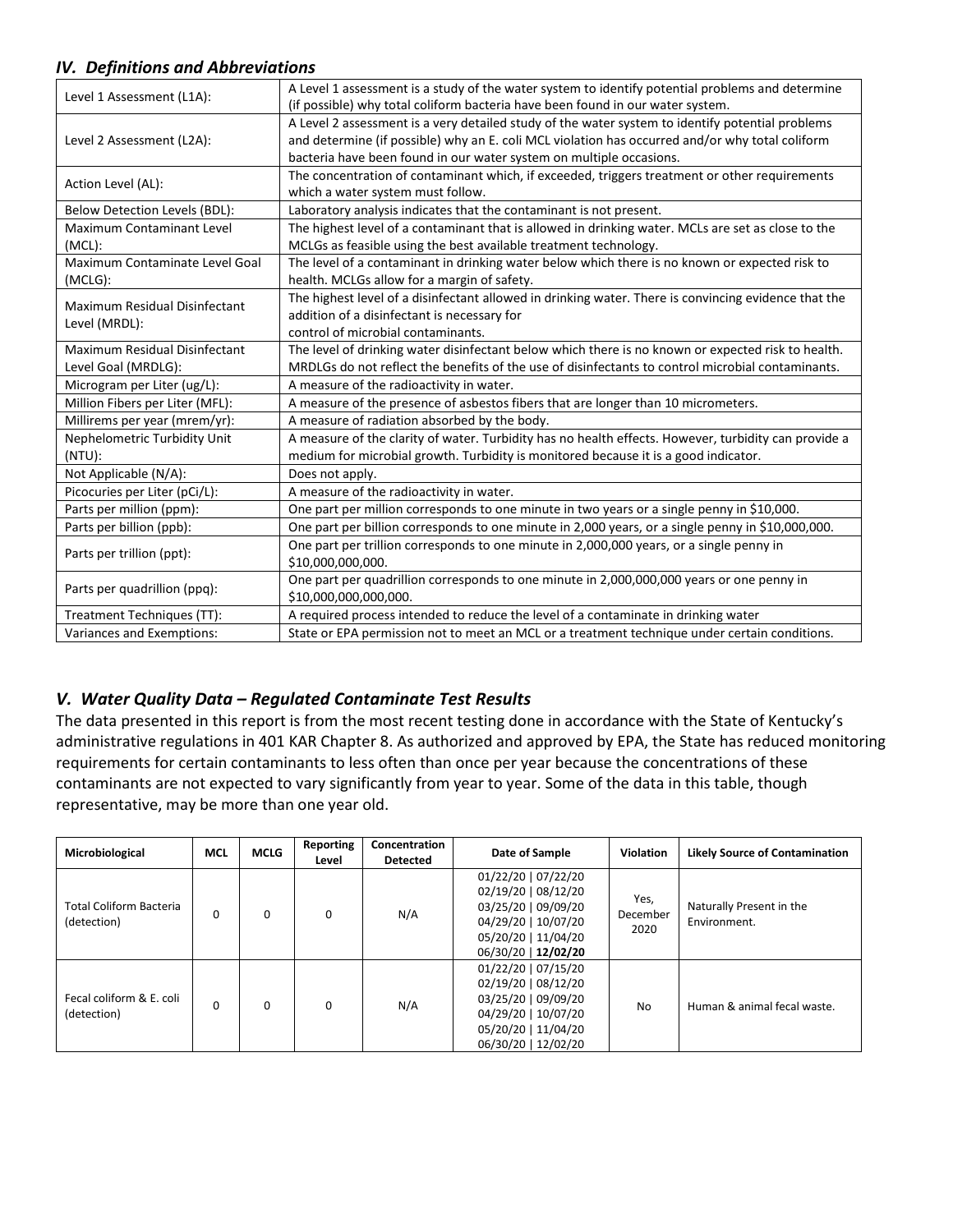| Disinfectants/Disinfection<br><b>Byproducts &amp; Precursors</b> | <b>MCL</b>           | <b>MCLG</b>    | Reporting<br>Level | Concentration<br><b>Detected</b> | Date of Sample | Violation | <b>Likely Source of Contamination</b>        |
|------------------------------------------------------------------|----------------------|----------------|--------------------|----------------------------------|----------------|-----------|----------------------------------------------|
| <sup>1</sup> Chlorine (ppm)                                      | <b>MRDL</b><br>$= 4$ | MRDLG<br>$= 4$ |                    | $0.21 - 1.26$                    | 2020           | No        | Water additive used to control<br>microbes.  |
| Haloacetic Acids (HAA5)<br>(ppm)                                 | 60                   | N/A            | 0.002              |                                  | 09/25/20       | No        | Byproduct of drinking water<br>disinfection. |
| <b>Total Trihalomethanes</b><br>(TTHM) (ppb)                     | 80                   | N/A            |                    |                                  | 09/25/20       | No        | Byproduct of drinking water<br>disinfection. |

<sup>1</sup>Chlorine residuals based upon data since Bluegrass Water UOC purchased the facility on 05/29/20, measured as Free Chlorine in the distribution system.

| <b>Lead and Copper</b><br><b>Contaminants</b>         | <b>Action</b><br>Level | A.L.<br>Goal | 90 <sup>th</sup><br>Percentile | Concentration<br><b>Detected</b> | Date of Samples | Violation | <b>Likely Source of Contamination</b>                                       |
|-------------------------------------------------------|------------------------|--------------|--------------------------------|----------------------------------|-----------------|-----------|-----------------------------------------------------------------------------|
| Copper (ppm)<br>Sites exceeding action<br>$level = 0$ | 1.3                    | 1.3          |                                |                                  | 09/26/19        | <b>No</b> | Corrosion of household<br>plumbing systems; erosion of<br>natural deposits. |
| Lead (ppb)<br>Sites exceeding action<br>$level = 0$   | 15                     |              |                                |                                  | 09/26/19        | No        | Corrosion of household<br>plumbing systems; erosion of<br>natural deposits. |

| Radioactive<br><b>Contaminates</b>   | <b>MCL</b> | <b>MCLG</b> | Reporting<br>Level | Concentration<br><b>Detected</b> | Date of Sample |    | <b>Likely Source of Contamination</b> |
|--------------------------------------|------------|-------------|--------------------|----------------------------------|----------------|----|---------------------------------------|
| Alpha emitters (pCi/L)               | 15         |             | 1.5                |                                  | 09/26/16       | No | Erosion of natural deposits.          |
| Combined Radium 226<br>& 228 (pCi/L) |            |             |                    | 1.4                              | 09/26/16       | No | Erosion of natural deposits.          |
| Uranium (ug/L)                       | 30         |             |                    |                                  | 09/26/16       | No | Erosion of natural deposits.          |

| Inorganic<br><b>Contaminants</b> | <b>MCL</b>     | <b>MCLG</b>    | Reporting<br>Level | Concentration<br><b>Detected</b> | Date of Sample | Violation | <b>Likely Source of Contamination</b>                                                                                         |
|----------------------------------|----------------|----------------|--------------------|----------------------------------|----------------|-----------|-------------------------------------------------------------------------------------------------------------------------------|
| Antimony (ppb)                   | 6              | 6              | $\mathbf{1}$       | 0                                | 08/19/20       | No        | Discharge from petroleum refineries, fire<br>retardants, ceramics, electronics & solder.                                      |
| Arsenic (ppb)                    | 10             | $\Omega$       | $\mathbf{1}$       | $\Omega$                         | 08/19/20       | No        | Erosion of natural deposits, runoff from<br>orchards, runoff from glass & electronics<br>production wastes.                   |
| Asbestos (MFL)                   | $\overline{7}$ | $\overline{7}$ | 0.102              | 0                                | 08/31/20       | <b>No</b> | Erosion of natural deposits; Decay of asbestos<br>cement water mains.                                                         |
| Barium (ppm)                     | $\overline{2}$ | $\overline{2}$ | 20                 | 0                                | 08/19/20       | No        | Erosion of natural deposits; discharge of<br>drilling wastes & metal refineries.                                              |
| Beryllium (ppb)                  | 4              | 4              | $\cdot$ 3          | 0                                | 08/19/20       | No.00     | Discharge from metal refineries, coal-burning<br>factories, and from electrical, aerospace, &<br>defense industries.          |
| Cadmium (ppb)                    | 5              | 5              | $\cdot$ 1          | 0                                | 08/19/20       | No        | Erosion of natural deposits; corrosion of<br>galvanized pipes, metal refineries; and runoff<br>from waste batteries & paints. |
| Chromium (ppb)                   | 100            | 100            | 6                  | $\mathbf 0$                      | 08/19/20       | No        | Erosion of natural deposits; discharge from<br>steel/pulp mills.                                                              |
| Cyanide (ppb)                    | 200            | 200            | 10                 | 0                                | 12/28/20       | No        | Discharge from fertilizer, metal/steel, &<br>plastic factories.                                                               |
| Fluoride (ppm)                   | 4              | 4              | 500                | 0                                | 12/28/20       | No        | Erosion of natural deposits; discharge from<br>fertilizer/aluminum factories; water additive<br>which promotes strong teeth   |
| Mercury (ppb)                    | $\overline{2}$ | $\overline{2}$ | $\overline{2}$     | 0                                | 08/19/20       | No        | Erosion of natural deposits; discharge from<br>refineries & factories; runoff from landfills &<br>cropland.                   |
| Nitrate (ppm)                    | 10             | 10             | 500                | 0                                | 10/07/20       | No        | Erosion from natural deposits; runoff from<br>fertilizer use; leaching from septic<br>tanks/sewage.                           |
| Nitrite (ppm)                    | $\mathbf{1}$   | $\mathbf{1}$   | 50                 | 0                                | 10/07/20       | No        | Erosion of natural deposits; runoff from<br>fertilizer use; leaching from septic<br>tanks/sewage.                             |
| Selenium (ppb)                   | 50             | 50             | 51                 | 0                                | 08/19/20       | No        | Erosion of natural deposits; discharge from<br>metal & petroleum refineries and mines.                                        |
| Thallium (ppb)                   | $\overline{2}$ | 0.5            | .7                 | 0                                | 08/19/20       | No        | Leaching from ore-processing sites; discharge<br>from electronics, glass, & drug factories.                                   |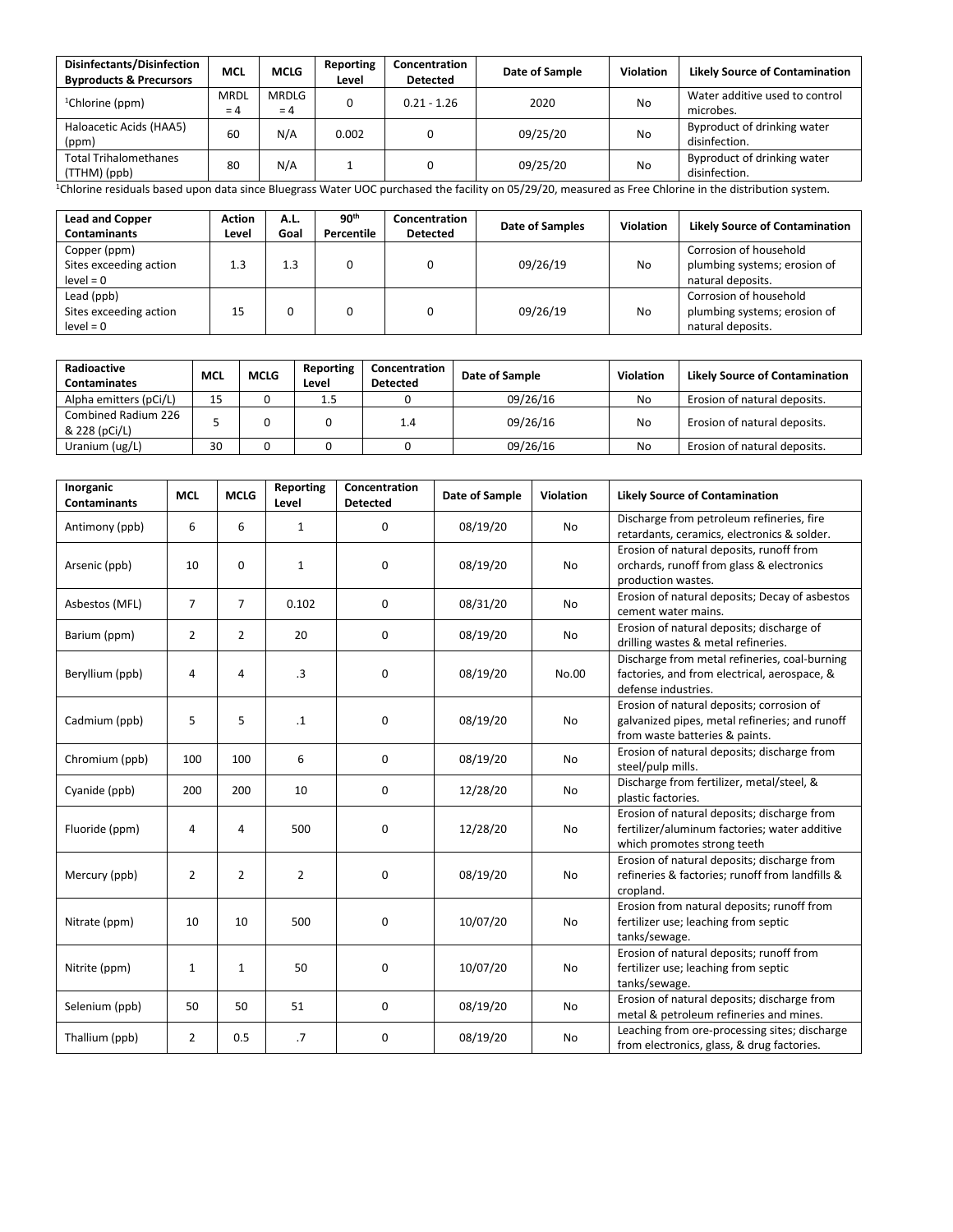| <b>Synthetic Organic</b><br><b>Contaminants (including</b> | <b>MCL</b>     | <b>MCLG</b>    | Reporting<br>Level | Concentration<br><b>Detected</b> | Date of<br>Sample | Violation | <b>Likely Source of Contamination</b>                                                   |
|------------------------------------------------------------|----------------|----------------|--------------------|----------------------------------|-------------------|-----------|-----------------------------------------------------------------------------------------|
| <b>Pesticides &amp; Herbicides)</b>                        | 70             | 70             | 0.22               | 0                                |                   |           |                                                                                         |
| $2,4-D$ (ppb)<br>2,4,5-TP (a.k.a. Silvex)                  |                |                |                    |                                  | 09/25/19          | No        | Runoff from herbicide used on row crops.                                                |
| (ppb)                                                      | 50             | 50             | 0.44               | $\mathbf 0$                      | 09/25/19          | <b>No</b> | Residue of banned herbicide.                                                            |
| Alachlor (ppb)                                             | $\overline{2}$ | 0              | 0.44               | 0                                | 09/25/19          | No        | Runoff from herbicide used on row crops.                                                |
| Atrazine (ppb)                                             | 3              | 3              | 0.22               | 0                                | 09/25/19          | No        | Runoff from herbicide used on row crops.                                                |
| Benzo (a) pyrene (PAH)<br>(ppt)                            | 200            | 0              | 44000              | 0                                | 09/25/19          | No        | Leaching from linings of water storage tanks<br>and distribution lines.                 |
| Carbofuran (ppb)                                           | 40             | 40             | 0.9                | $\mathbf 0$                      | 09/25/19          | No        | Leaching of soil fumigant used on rice &<br>alfalfa.                                    |
| Chlordane (ppb)                                            | $\overline{2}$ | $\mathbf 0$    | 0.44               | 0                                | 09/25/19          | No        | Residue of banned termiticide.                                                          |
| Dalapon (ppb)                                              | 200            | 200            | 2.2                | $\mathbf 0$                      | 09/25/19          | No        | Runoff from herbicide used on rights of way.                                            |
| Di (2-ethylhexyl) adipate<br>(ppb)                         | 400            | 400            | 1.32               | 0                                | 09/25/19          | No        | Discharge from chemical factories.                                                      |
| Di (2-ethylhexyl)<br>phthalate (ppb)                       | 6              | $\mathbf 0$    | 1.32               | $\mathbf 0$                      | 09/25/19          | No.       | Discharge from rubber & chemical factories.                                             |
| Dibromochloropropane<br>(ppt)                              | 200            | $\mathbf 0$    | 10000              | 0                                | 09/25/19          | No        | Runoff/leaching from soil fumigant used on<br>soybeans, cotton, pineapples, & orchards. |
| Dinoseb (ppb)                                              | $\overline{7}$ | $\overline{7}$ | 0.44               | $\mathbf 0$                      | 09/25/19          | No.       | Runoff from herbicide used on soybeans &<br>vegetables.                                 |
| Diquat (ppb)                                               | 20             | 20             | 0.88               | $\mathbf 0$                      | 09/25/19          | No        | Ruoff from herbicide use.                                                               |
| Endothall (ppb)                                            | 100            | 100            | 19.8               | 0                                | 09/25/19          | No.       | Runoff from herbicide use.                                                              |
| Endrin (ppb)                                               | $\overline{2}$ | $\overline{2}$ | 0.22               | $\pmb{0}$                        | 09/25/19          | No        | Residue of banned insecticide.                                                          |
| Ethylene dibromide (ppt)                                   | 50             | $\pmb{0}$      | 22000              | $\mathbf 0$                      | 09/25/19          | No        | Discharge from petroleum refineries.                                                    |
| Glyphosate (ppb)                                           | 700            | 700            | 13.2               | $\mathbf 0$                      | 09/25/19          | No        | Runoff from herbicide use.                                                              |
| Heptachlor (ppt)                                           | 400            | $\mathbf 0$    | 88000              | $\mathbf 0$                      | 09/25/19          | No        | Residue of banned termiticide.                                                          |
| Heptachlor epoxide (ppt)                                   | 200            | $\mathbf 0$    | 44000              | $\mathbf 0$                      | 09/25/19          | No        | Breakdown of heptachlor.                                                                |
| Hexachlorobenzene<br>(ppb)                                 | $\mathbf{1}$   | $\mathbf 0$    | 0.22               | $\mathbf 0$                      | 09/25/19          | No.       | Discharge from metal refineries & agricultural<br>chemical factories.                   |
| Hexachlorocyclo<br>pentadiene (ppb)                        | 50             | 50             | 0.22               | $\mathbf 0$                      | 09/25/19          | No.       | Discharge from chemical factories.                                                      |
| Lindane (ppt)                                              | 200            | 200            | 22000              | $\mathbf 0$                      | 09/25/19          | <b>No</b> | Runoff/leaching from insecticide use on<br>cattle, lumber, & gardens.                   |
| Methoxychlor (ppb)                                         | 40             | 40             | 0.22               | $\mathbf 0$                      | 09/25/19          | No.       | Runoff/leaching from insecticide used on<br>fruits, vegetables, alfalfa, & livestock.   |
| Oxamyl (a.k.a. Vydate)<br>(ppb)                            | 200            | 200            | 4.4                | 0                                | 09/25/19          | <b>No</b> | Runoff/leaching from insecticide used on<br>apples, potatoes, & tomatoes.               |
| PCBs [Polychlorinated<br>biphenyls] (ppt)                  | 500            | $\mathbf 0$    | 220000             | $\mathbf 0$                      | 09/25/19          | No.       | Runoff from landfills; discharge of waste<br>chemicals.                                 |
| Pentachlorophenol<br>(ppb)                                 | $\mathbf{1}$   | $\Omega$       | 0.088              | $\mathbf 0$                      | 09/25/19          | No        | Discharge from wood preserving factories.                                               |
| Picloram (ppb)                                             | 500            | 500            | 0.22               | 0                                | 09/25/19          | No        | Herbicide runoff.                                                                       |
| Simazine (ppb)                                             | $\overline{4}$ | $\overline{4}$ | 0.154              | $\mathbf 0$                      | 09/25/19          | No        | Herbicide runoff.                                                                       |
| Toxaphene (ppb)                                            | 3              | 0              | 0.22               | 0                                | 09/25/19          | No        | Runoff/leaching from insecticide used on<br>cotton & cattle.                            |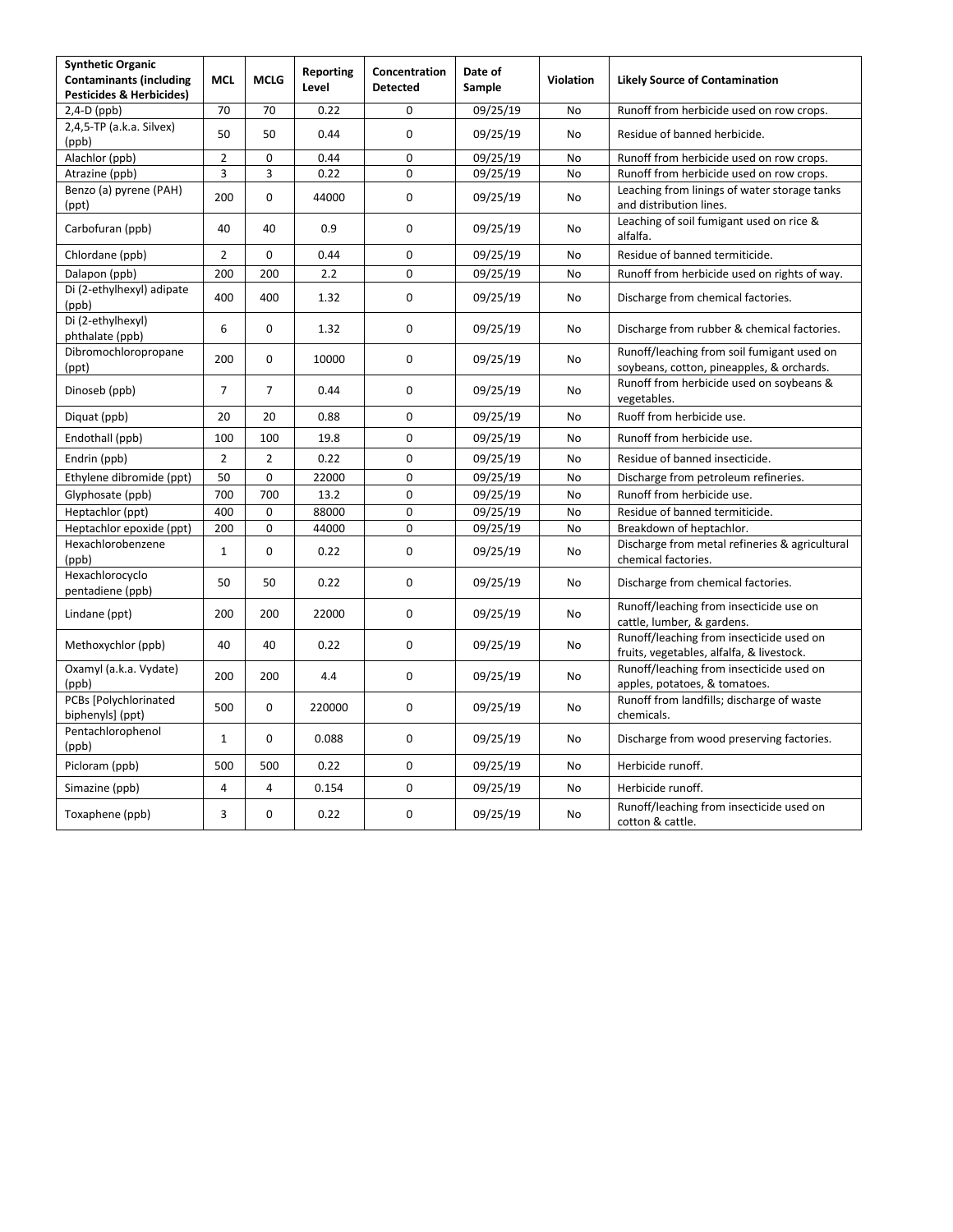| <b>Volatile Organic</b><br><b>Chemicals</b> | <b>MCL</b>     | <b>MCLG</b>    | Reporting<br>Level | Concentration<br><b>Detected</b> | Date of<br>Sample | <b>Violation</b> | <b>Likely Source of Contamination</b>                                     |
|---------------------------------------------|----------------|----------------|--------------------|----------------------------------|-------------------|------------------|---------------------------------------------------------------------------|
| Benzene (ppb)                               | 5              | 0              | .5                 | $\mathbf 0$                      | 12/16/19          | No               | Discharge from factories; leaching from gas<br>storage tanks & landfills. |
| Carbon tetrachloride<br>(ppb)               | 5              | $\Omega$       | .5                 | 0                                | 12/16/19          | No               | Discharge from chemical plants & other<br>industrial activities.          |
| Chlorobenzene (ppb)                         | 100            | 100            | .5                 | 0                                | 12/16/19          | No               | Discharge from chemical & agricultural<br>chemical factories.             |
| o-Dichlorobenzene (ppb)                     | 600            | 600            | .5                 | $\mathbf 0$                      | 12/16/19          | <b>No</b>        | Discharge from industrial chemical factories.                             |
| p-Dichlorobenzene (ppb)                     | 75             | 75             | 0.5                | 0                                | 12/16/19          | No               | Discharge from industrial chemical factories.                             |
| 1,2-Dichloroethane (ppb)                    | 5              | 0              | 0.5                | $\mathbf 0$                      | 12/16/19          | No               | Discharge from industrial chemical factories.                             |
| 1,1-Dichloroethylene<br>(ppb)               | $\overline{7}$ | $\overline{7}$ | 0.5                | 0                                | 12/16/19          | No               | Discharge from industrial chemical factories.                             |
| cis-1,2-Dichloroethylene<br>(ppb)           | 70             | 70             | 0.5                | $\mathbf 0$                      | 12/16/19          | No               | Discharge from industrial chemical factories.                             |
| $trans-1,2-$<br>Dichloroethylene (ppb)      | 100            | 100            | 0.5                | $\mathbf 0$                      | 12/16/19          | No               | Discharge from industrial chemical factories.                             |
| Dichloromethane (ppb)                       | 5              | 0              | 0.5                | $\mathbf 0$                      | 12/16/19          | <b>No</b>        | Discharge from industrial chemical factories.                             |
| 1,2-Dichloropropane<br>(ppb)                | 5              | 0              | 0.5                | 0                                | 12/16/19          | No               | Discharge from industrial chemical factories.                             |
| Ethylbenzene (ppb)                          | 700            | 700            | 0.5                | $\mathbf 0$                      | 12/16/19          | No               | Discharge from petroleum refineries.                                      |
| Styrene (ppb)                               | 100            | 100            | 0.5                | 0                                | 12/16/19          | No               | Discharge from rubber and plastic factories;<br>leaching from landfills.  |
| Tetrachloroethylene<br>(ppb)                | 5              | 0              | 0.5                | $\mathbf 0$                      | 12/16/19          | No               | Discharge from factories and dry cleaners.                                |
| 1,2,4-Trichlorobenzene<br>(ppb)             | 70             | 70             | 0.5                | $\mathbf 0$                      | 12/16/19          | No               | Discharge from textile-finishing factories.                               |
| 1,1,1-Trichloroethane<br>(ppb)              | 200            | 200            | 0.5                | 0                                | 12/16/19          | No               | Discharge from metal degreasing sites and<br>other factories.             |
| 1,1,2-Trichloroethane<br>(ppb)              | 5              | 3              | 0.5                | 0                                | 12/16/19          | No               | Discharge from industrial chemical factories.                             |
| Trichloroethylene (ppb)                     | 5              | 0              | 0.5                | 0                                | 12/16/19          | No               | Discharge from metal degreasing sites & other<br>factories.               |
| Toluene (ppm)                               | $\mathbf{1}$   | $\mathbf{1}$   | 0.05               | $\mathbf 0$                      | 12/16/19          | <b>No</b>        | Discharge from petroleum factories.                                       |
| Vinyl Chloride (ppb)                        | 2              | 0              | 0.5                | 0                                | 12/16/19          | No               | Leaching from PVC piping; discharge from<br>chemical factories.           |
| Xylenes (ppm)                               | 10             | 10             | 0.05               | 0                                | 12/16/19          | No               | Discharge from petroleum or chemical<br>factories.                        |

**Secondary Contaminants** – do not have a direct impact on the health of consumers and are not required in the CCR. They are being included to provide additional information about the quality of the water.

| Contaminant                   | Maximum Allowable Level | Report Level   | Range of Detection | Date of Sample |
|-------------------------------|-------------------------|----------------|--------------------|----------------|
|                               |                         |                |                    |                |
| Aluminum                      | 0.05 to 0.2 mg/l        | $0.03$ mg/L    | $0$ mg/L           | 08/31/20       |
| Chloride                      | $250 \text{ mg/l}$      | 5 $mg/L$       | $0.0$ mg/L         | 08/31/20       |
| Color                         | 15 color units          | 5 CU           | 0 CU               | 08/31/20       |
| Copper                        | $1.0$ mg/L              | $0.0$ mg/L     | $0 \, mg/L$        | 08/31/20       |
| Corrosivity                   | Noncorrosive            | 0 LANG         | $-3.8$ LANG        | 08/31/20       |
| Fluoride                      | $2.0$ mg/L              | $0.5$ mg/L     | $0$ mg/L           | 08/31/20       |
| <b>Foaming Agents</b>         | $0.5$ mg/L              | $0.5$ mg/L     | $0$ mg/L           | 08/31/20       |
| Iron                          | $0.3$ mg/L              | $0.3$ mg/L     | $0$ mg/L           | 08/31/20       |
| Manganese                     | $0.05$ mg/L             | $0.03$ mg/L    | $0$ mg/L           | 08/31/20       |
| Odor                          | Threshold odor number   | <b>1.0 TON</b> | 0.0 TON            | 08/31/20       |
| pH                            | $6.5 - 8.5$             | 0              | 5.64 pH            | 08/31/20       |
| Silver                        | $0.1$ mg/L              | $0.06$ mg/L    | $0.0$ mg/L         | 08/31/20       |
| Sulfate                       | 250 mg/L                | 5 $mg/L$       | $0.0$ mg/L         | 08/31/20       |
| <b>Total Dissolved Solids</b> | 500 mg/L                | $0.0$ mg/L     | 28.0 mg/L          | 08/31/20       |
| Zinc                          | 5 $mg/L$                | $0.0$ mg/L     | $0$ mg/L           | 08/31/20       |